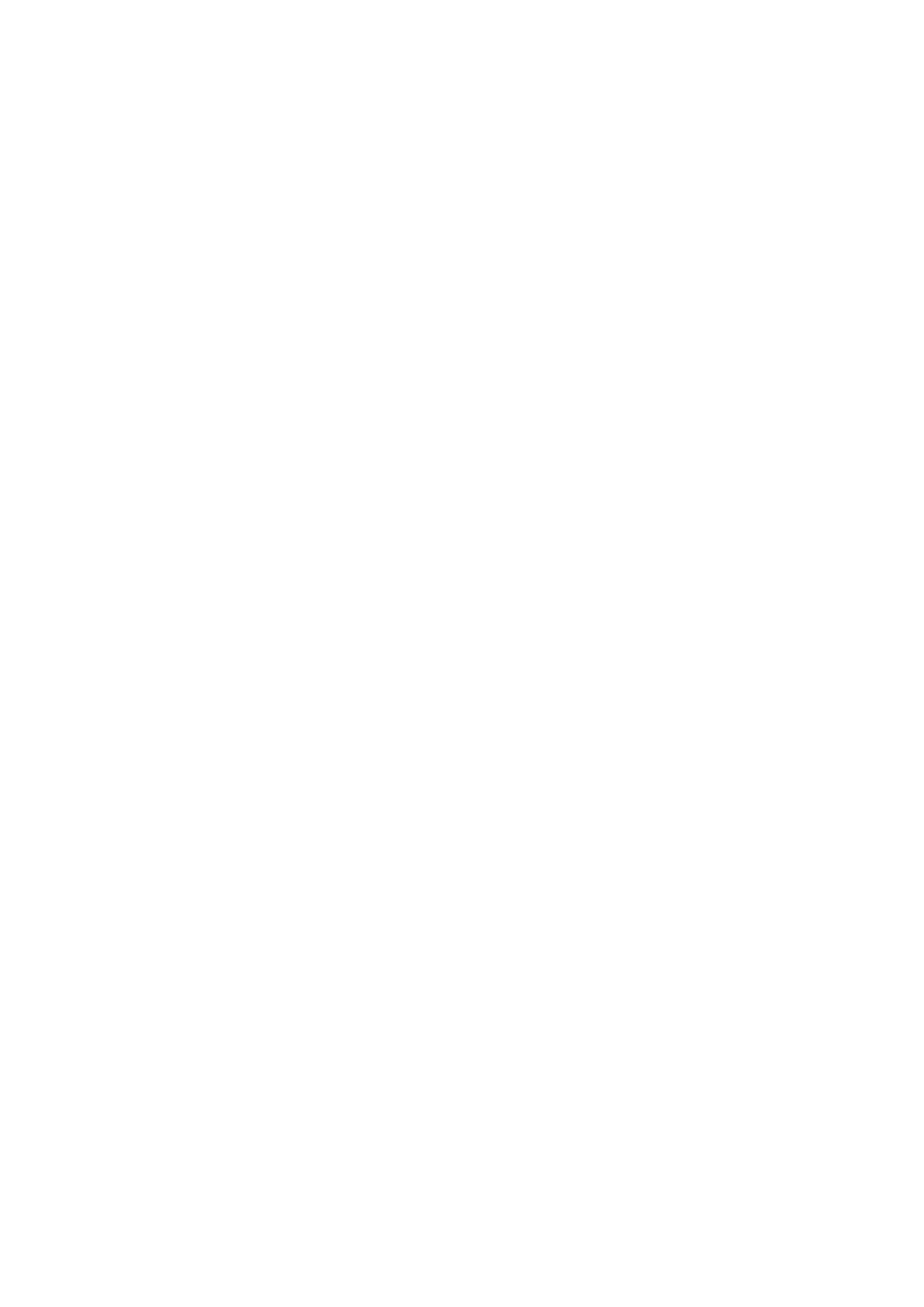## **R E F E R E N C E S**

[1] J. D. Joannopoulos, R. D. Meade, J.N. Winn, *Photonic Crystals: Molding the Flow of Light*, Princeton, NJ: Princeton University Pre

[2] M. J. Fagan, *Finite element analysis: theory and practice*, Essex, England: Longman Scientific & Technical

[3] Zienkiew

[4] D. G. Popescu, P. Sterian*, FDTD analysis of photonic crystals with square and hexagonal symmetry*, submitted to Journal of Advanced Research in Physics, 2011.

[5] http://reference.wolfram.com/applications/structural/FiniteElementMethod.h

[6] [http://mms2.ensmp.fr/tribo\\_paris/lectures/Introduction\\_FE.pdf.](http://mms2.ensmp.fr/tribo_paris/lectures/Introduction_FE.pdf)

[7] E. Bodegom, R. Widenhorn, D. A. Iordache, I. Tunaru, S*tudy of some additional possibilities and of the evaluation limits of the dark* current spectroscope method, Annals of the Academy of Romanian Scientists, Series on Science and Technologies of Information, Vol. 4, No. 1, **20** 

[8] Sterian Andreea Rodica, *Coherent Radiation Generation and Amplification in Erbium Doped Systems,* Adv. in Optical Amplifiers, Paul Urquhart (Ed.), INTECH, Vienna, IS 953-307-186-2, **2011**.

[9] A. D. Petrescu, Andreea Rodica Sterian, P. E. Sterian**,** *Computer simulations of interaction effects in soliton transmission, for students training* Annals of the Academy of Romanian Scientists, Series on Science and Technologies of Information Web 1, No. 1, pp. 93-104, 2009. Scientists, Series on Science and Technologie

[10] B. Lazar, P. Sterian, *[Band gaps in 2D photonic crystals with square symmetry](http://apps.isiknowledge.com/full_record.do?product=UA&search_mode=GeneralSearch&qid=1&SID=P1Dlg8DJimcjFoIHEfO&page=1&doc=1&colname=WOS)*, Journal of Optoelectronics and Advanced

[11] B. Lazar, P. Sterian, *[Band gaps in 2D photonic crystals with hexagonal symmetry](http://apps.isiknowledge.com/full_record.do?product=UA&search_mode=GeneralSearch&qid=1&SID=P1Dlg8DJimcjFoIHEfO&page=1&doc=12&colname=WOS)*, Journal of Optoelectronics and Advanced Materials, 10, pp. 2882-2889, **2008**.

[12] B. Lazar, P. Sterian, *The influence of fabrication errors and periodic defects on the width [and number of 1D photonic crystals band gaps](http://apps.isiknowledge.com/full_record.do?product=UA&search_mode=GeneralSearch&qid=1&SID=P1Dlg8DJimcjFoIHEfO&page=1&doc=25&colname=WOS)*, Journal of Optoelectronics and Advanced Materials, 9, pp. 1091-1103, **2007**.

[13] http://www.phys.ubbclai.ro/~emil.vinteler/nanofotonica/PWM/Modul2\_PWM.pdf.

[14] A. Taflove, *Computational Electrodynamics: The Finite-Difference Time-Domain Method*, Boston, Artech House Inc., **1995**.

[15] J. Ctyroky et al., *Bragg waveguide grating as a ID photonic band gap structure*, Optical and Quantum Electronics, **2001**.

[16] B. Lazar, P. Sterian, *[Photonic crystals resonant cavities. Quality factors](http://apps.isiknowledge.com/full_record.do?product=UA&search_mode=GeneralSearch&qid=1&SID=P1Dlg8DJimcjFoIHEfO&page=1&doc=18&colname=WOS)*, Journal of Optoelectronics and Advanced Materials, 10, pp. 44-54, **2008**.